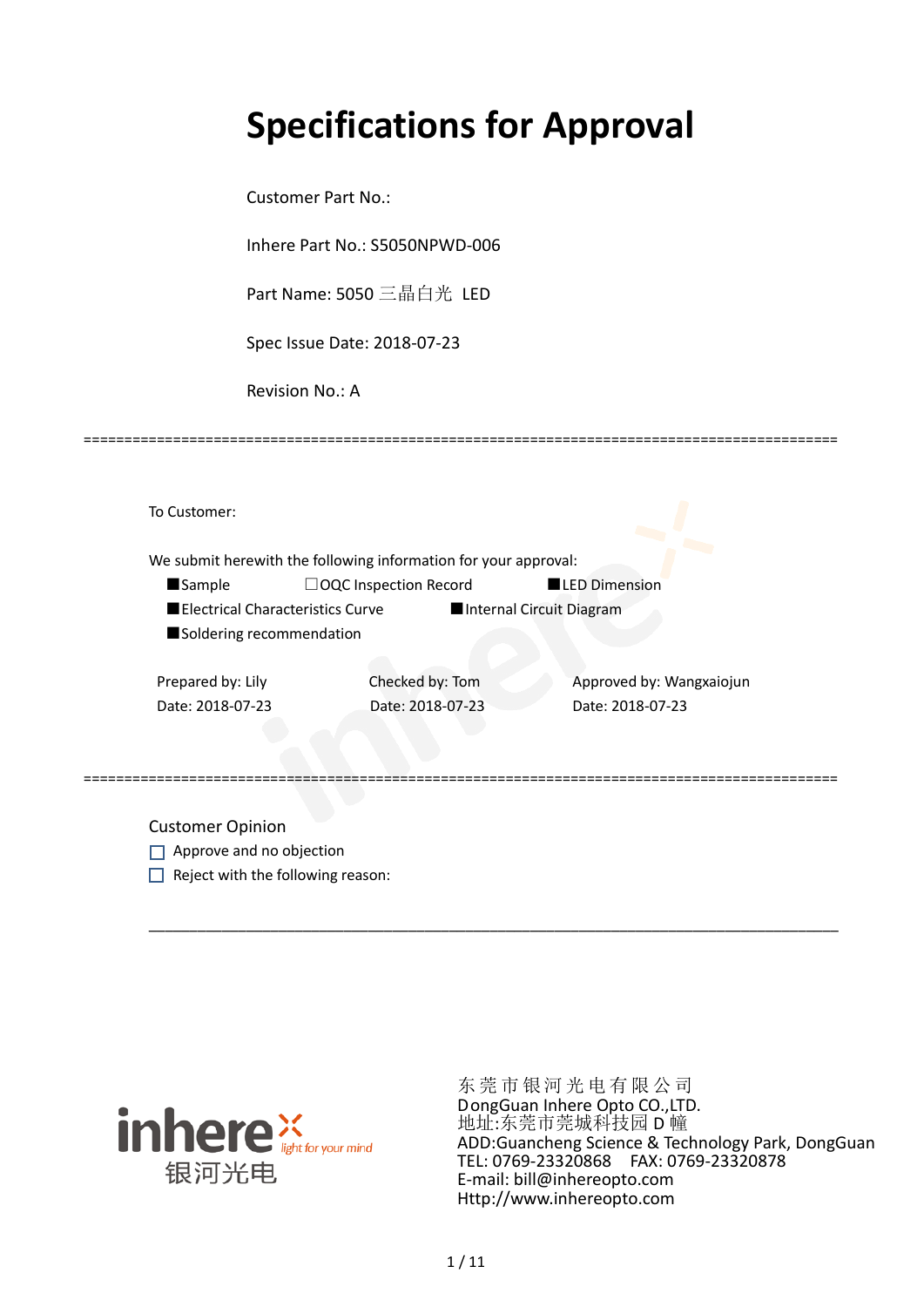#### **Features**

5.0mmⅹ5.0mm LED, 1.5mm thickness

Low power consumption

Wide view angle

Package: 1000pcs/reel

RoHS Compliant

# **Applications**

Ideal for back light and indicator

Various colors and lens types available

# **Package outlines Recommend Pad Layout Recommend Pad Layout**



| Part No.      | <b>Emitted color</b> | <b>Dice</b> | Lens color |
|---------------|----------------------|-------------|------------|
| S5050NPWD-006 | White                | InGaN/GaN   | Yellow     |

Notes:

All dimensions are in millimeters (inches);

Tolerances are ±0.1mm (0.004inch) unless otherwise noted.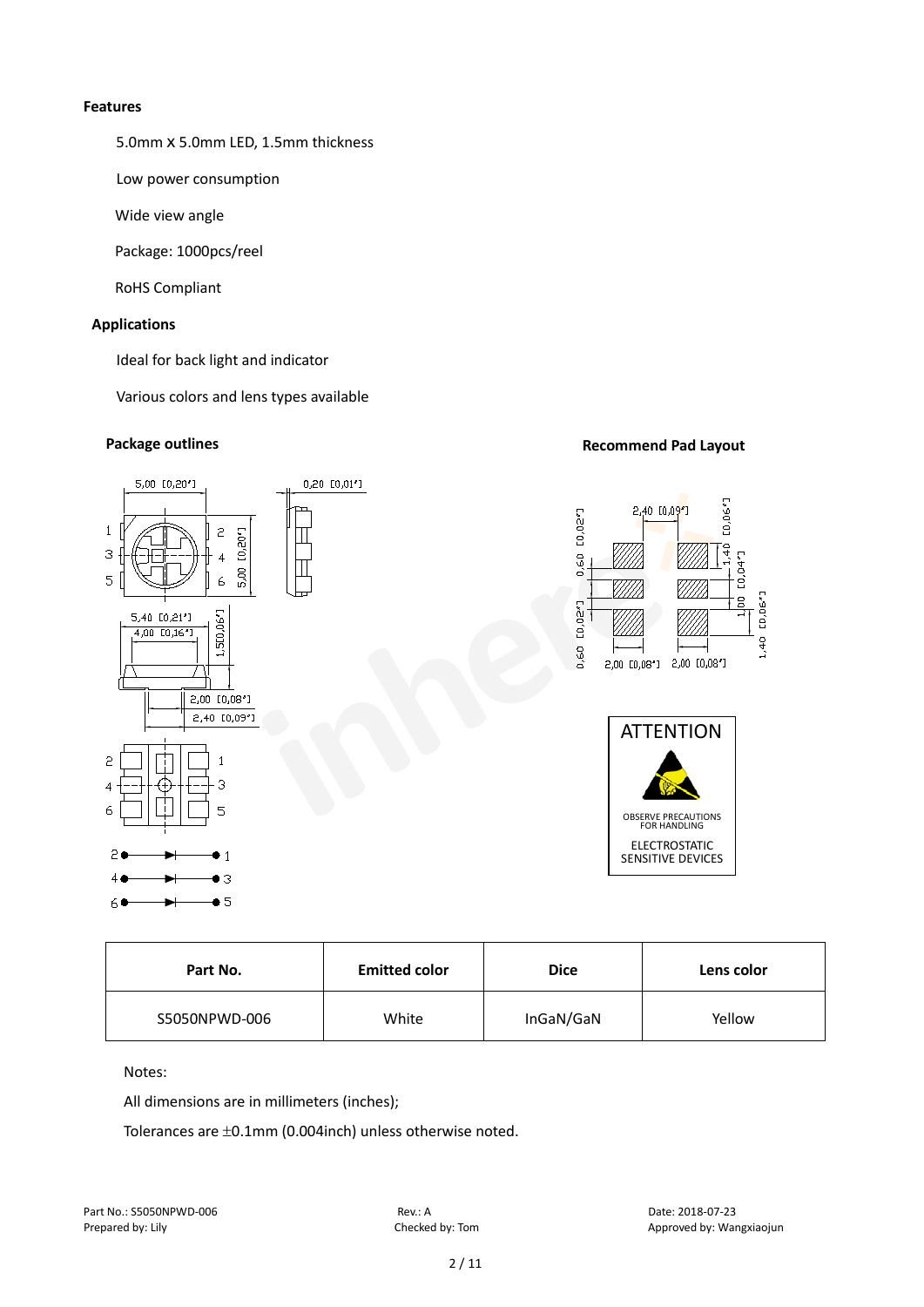# **Absolute Maximum Ratings (Ta=25**℃)

| Parameter                              | Symbol      | Value      | Unit         |
|----------------------------------------|-------------|------------|--------------|
| Forward current                        | lf          | 60         | mA           |
| Reverse voltage                        | Vr          | 5          | V            |
| Power dissipation                      | Pd          | 216        | mW           |
| Operating temperature                  | Top         | $-40$ ~+80 | $^{\circ}$ C |
| Storage temperature                    | <b>Tstg</b> | $-40$ ~+85 | $^{\circ}$ C |
| Peak pulsing current (1/8 duty f=1kHz) | Ifp         | 125        | mA           |

# **Electro-Optical Characteristics (Ta=25**℃)

|                             | <b>Test</b><br><b>Condition</b> | Symbol         | Value  |       |            |            |
|-----------------------------|---------------------------------|----------------|--------|-------|------------|------------|
| Parameter                   |                                 |                | Min    | Typ   | <b>Max</b> | Unit       |
| <b>CIE</b>                  | $If=60mA$                       | Χ              | 0.2898 |       | 0.3279     |            |
|                             |                                 | Υ              | 0.2829 | $- -$ | 0.3581     |            |
| Forward voltage             | $If=60mA$                       | Vf             | 2.8    | --    | 3.6        | $\vee$     |
| Luminous flux               | $If=60mA$                       | ф              | 10     | 16    |            | Im         |
| Color Rendering Index (CRI) | $If=60mA$                       | Ra             | 75     | 80    |            |            |
| Viewing angle at 50% IV     | $If=60mA$                       | $2 \theta 1/2$ | --     | 120   | --         | <b>Deg</b> |
| Reverse current             | $Vr = 5V$                       | Ir             |        |       | 10         | μA         |

Notes:

1. The tolerance of forward voltage (VF) is ±0.05v.

2. The tolerance of luminous intensity (Iv ) is  $\pm 15\%$ .

3. The tolerance of CIE Coordinates( $X,Y$ )  $\pm$  0.01.

4. This specification is preliminary.

5. This specification is a standard specification of our factory, can make in accordance with customer's special requirement.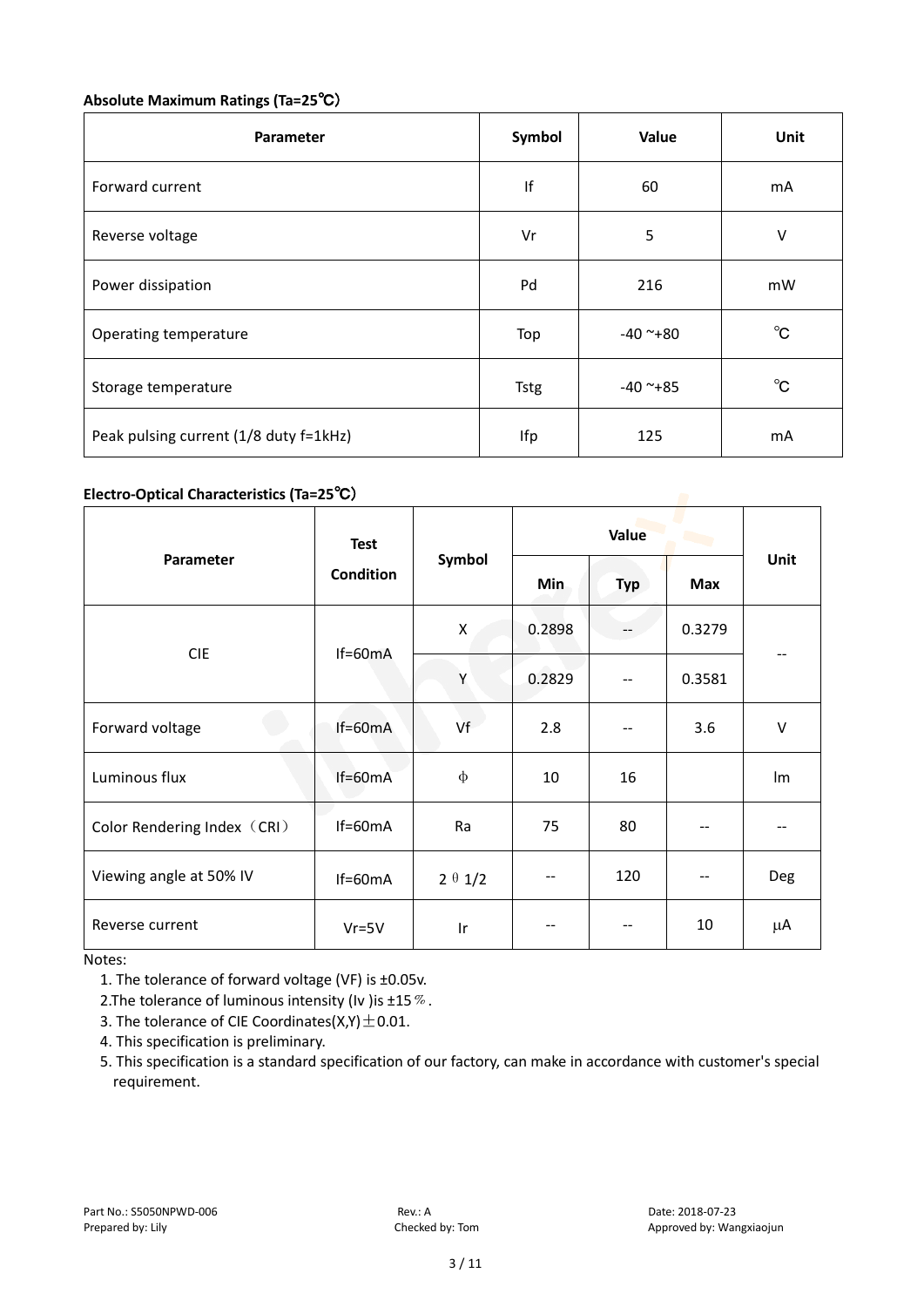#### **Optical characteristic curves**

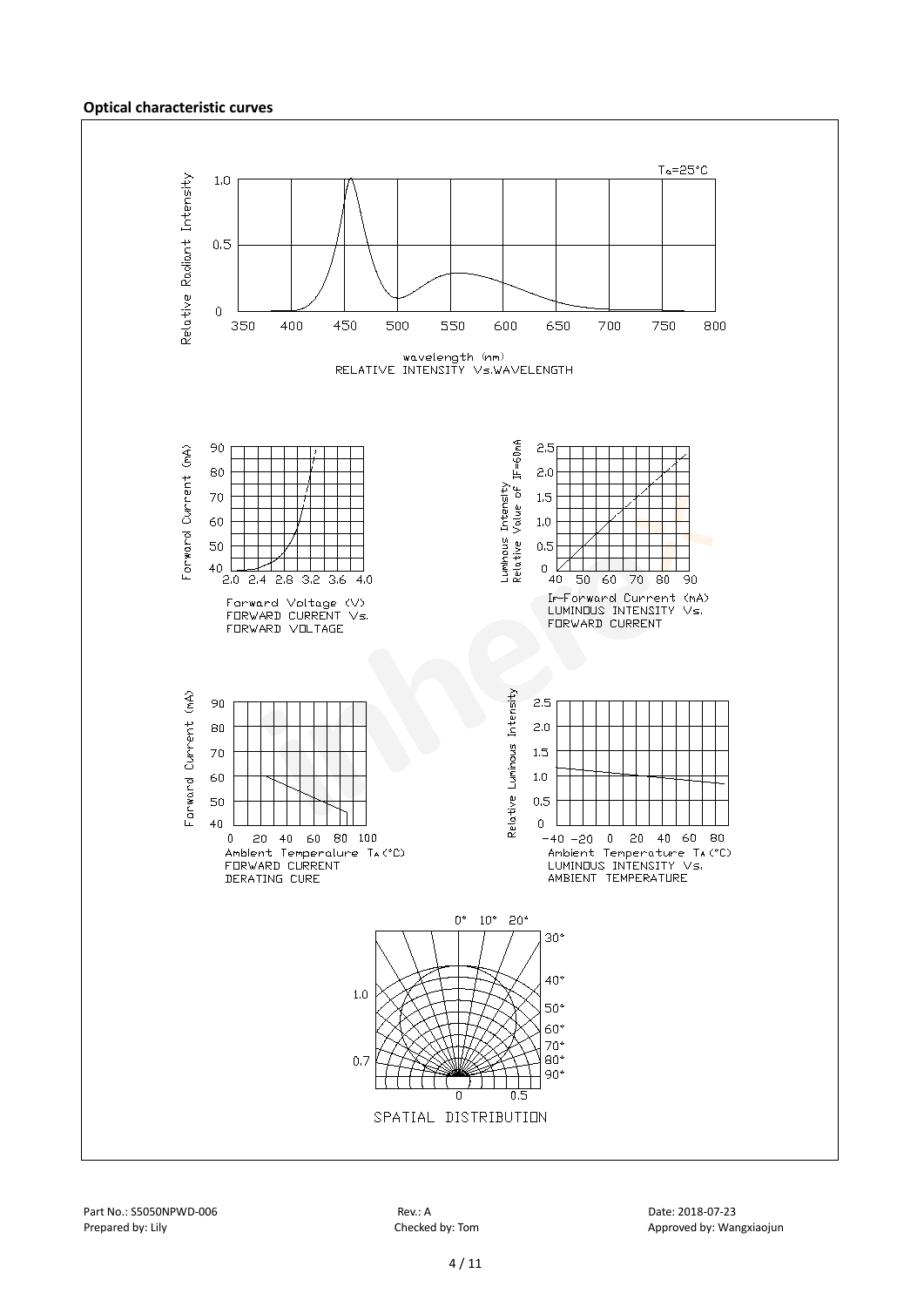# **Reflow Profile**

Reflow Temp/Time



# Notes:

- 1. We recommend the reflow temperature 245℃ (±5℃). The maximum soldering temperature should be limited to 260℃.
- 2. Don't cause stress to the epoxy resin while it is exposed to high temperature.
- 3. Number of reflow process shall be 2 times or less.

# ■Soldering iron

Basic spec is  $\leq$  5sec when 320°C (±20°C). If temperature is higher, time should be shorter (+10°C $\rightarrow$ -1sec). Power dissipation of iron should be smaller than 20W, and temperatures should be controllable .Surface temperature of the device should be under 350℃.

#### **Rework**

- 1. Customer must finish rework within 5 sec under 340℃.
- 2. The head of iron cannot touch copper foil
- 3. Twin-head type is preferred.



Avoid rubbing or scraping the resin by any object, during high temperature, for example reflow solder etc.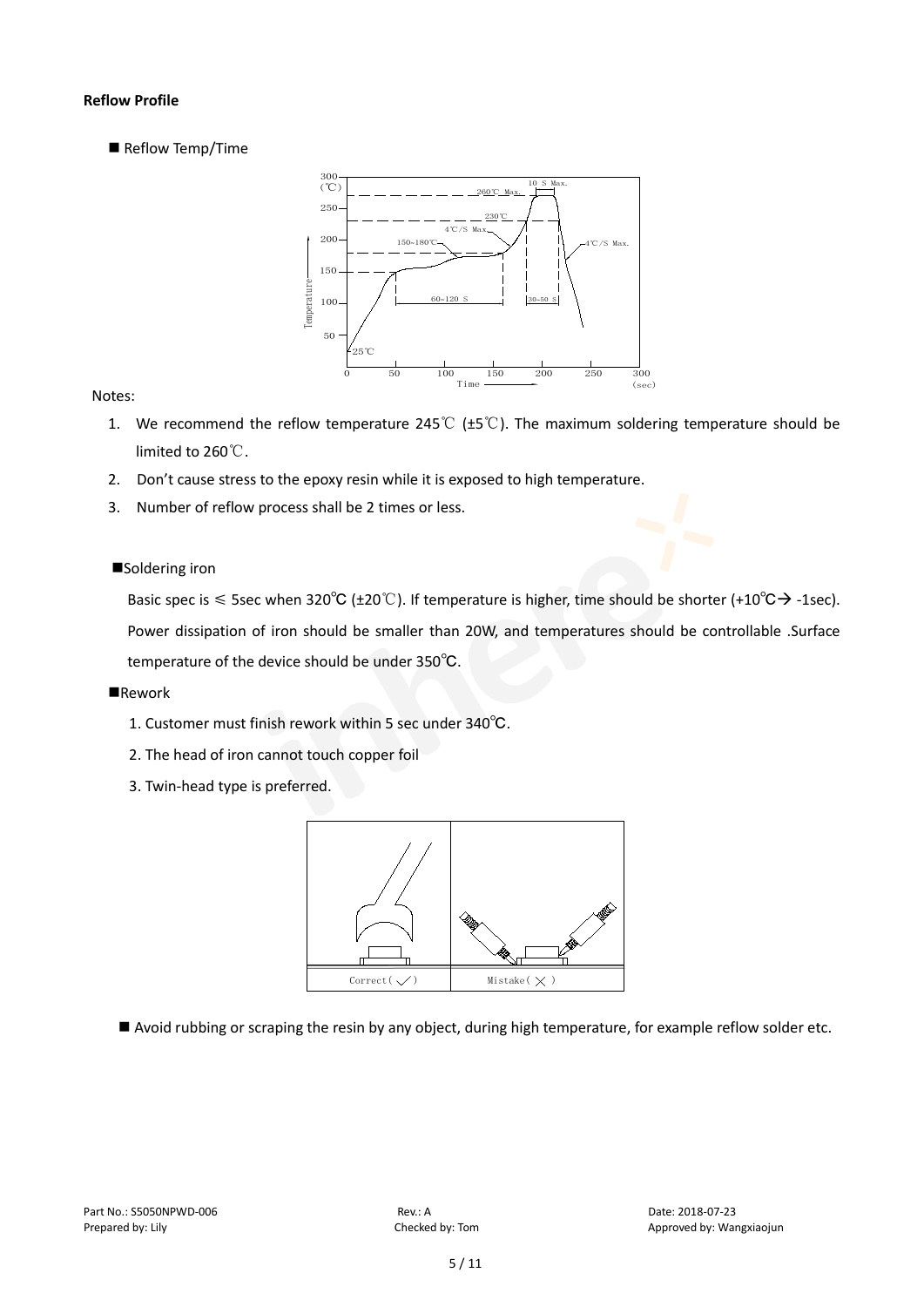#### T**est circuit and handling precautions**

Test circuit



■ Handling precautions

## 1. Over-current-proof

Customer must apply resistors for protection; otherwise slight voltage shift will cause big current change

(Burn out will happen).

#### 2. Storage

2.1 It is recommended to store the products in the following conditions:

Humidity: 60% R.H. Max.

Temperature: 5℃~30℃

- 2.2 Shelf life in sealed bag: 12 month at <5℃~30°C and <30% R.H. after the package is opened, the products should be used within 24hrs or they should be keeping to stored at≦20 R.H. with zip-lock sealed.
- 3. Baking

It is recommended to baking before soldering. The Conditions is:  $60±5°C/24$ hrs.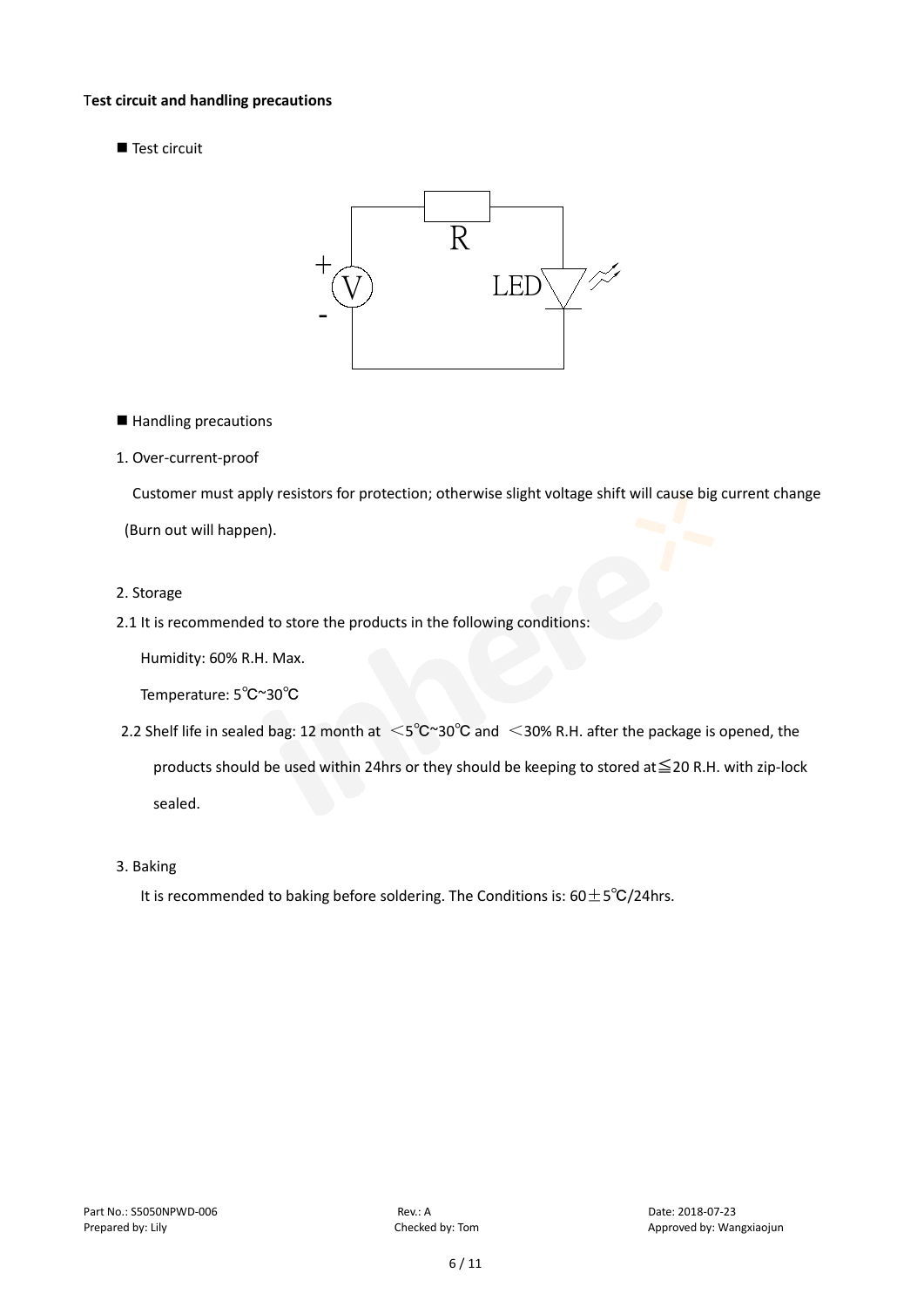# **Test Items and Results of Reliability**

| <b>Test Item</b>                                  | <b>Test Conditions</b>                                                         | <b>Standard</b><br><b>Test Method</b> | <b>Note</b> | <b>Number of</b><br><b>Test</b> |
|---------------------------------------------------|--------------------------------------------------------------------------------|---------------------------------------|-------------|---------------------------------|
| <b>Reflow Soldering</b>                           | Ta=260 $\pm$ 5 °C, Time=10 $\pm$ 2S                                            | JB/T 10845-2008                       | 3times      | 0/22                            |
| Salt Atmosphere                                   | Ta=35±3°C, PH=6.5 $\sim$ 7.2                                                   | GB/T 2423.17-2008                     | 24hrs       | 0/22                            |
| Temperature Cycling                               | -40 $±5^{\circ}$ C<br>$30±1$ min<br>个→(25℃/5±1min)↓<br>100±5°C<br>$30±1$ min   | GB/T 2423.22-2012                     | 100cycles   | 0/22                            |
| <b>Thermal Shock</b>                              | Ta=-40±5 $\degree \text{C}$ $\sim$ 100±5 $\degree \text{C}$ ,<br>15±1min dwell | GB/T 2423.22-2012                     | 100cycles   | 0/22                            |
| High Humidity High Temp.<br>Cycling               | Ta=30±5 °C $\sim$ 65±5 °C,<br>90±5%RH,24hrs/1cycle                             | GB/T 2423.4-2008                      | 10cycles    | 0/22                            |
| High Humidity High Temp.<br>Storage Life          | Ta=85±5 °C, $\psi$ (%)=85±5%RH                                                 | GB/T 2423.3-2006                      | 1000hrs     | 0/22                            |
| High Temperature<br><b>Storage Life</b>           | Ta=100±5°C, non-operating                                                      | GB/T 2423.2-2008                      | 1000hrs     | 0/22                            |
| Low Temperature<br>Storage Life                   | Ta=-40±5℃, non-operating                                                       | GB/T 2423.1-2008                      | 1000hrs     | 0/22                            |
| Life Test                                         | Ta=26±5℃,@20mA,<br>$\psi$ (%)=25%RH~55%RH                                      |                                       | 1000hrs     | 0/22                            |
| High Humidity High Temp.<br><b>Operating Life</b> | Ta=85±5 $\degree$ C, @20mA,<br>$\psi$ (%)=85%RH                                | GB/T 2423.3-2006                      | 500hrs      | 0/22                            |
| Low Temperature<br><b>Operating Life</b>          | Ta=-20±5℃,@20mA                                                                | GB/T 2423.1-2008                      | 1000hrs     | 0/22                            |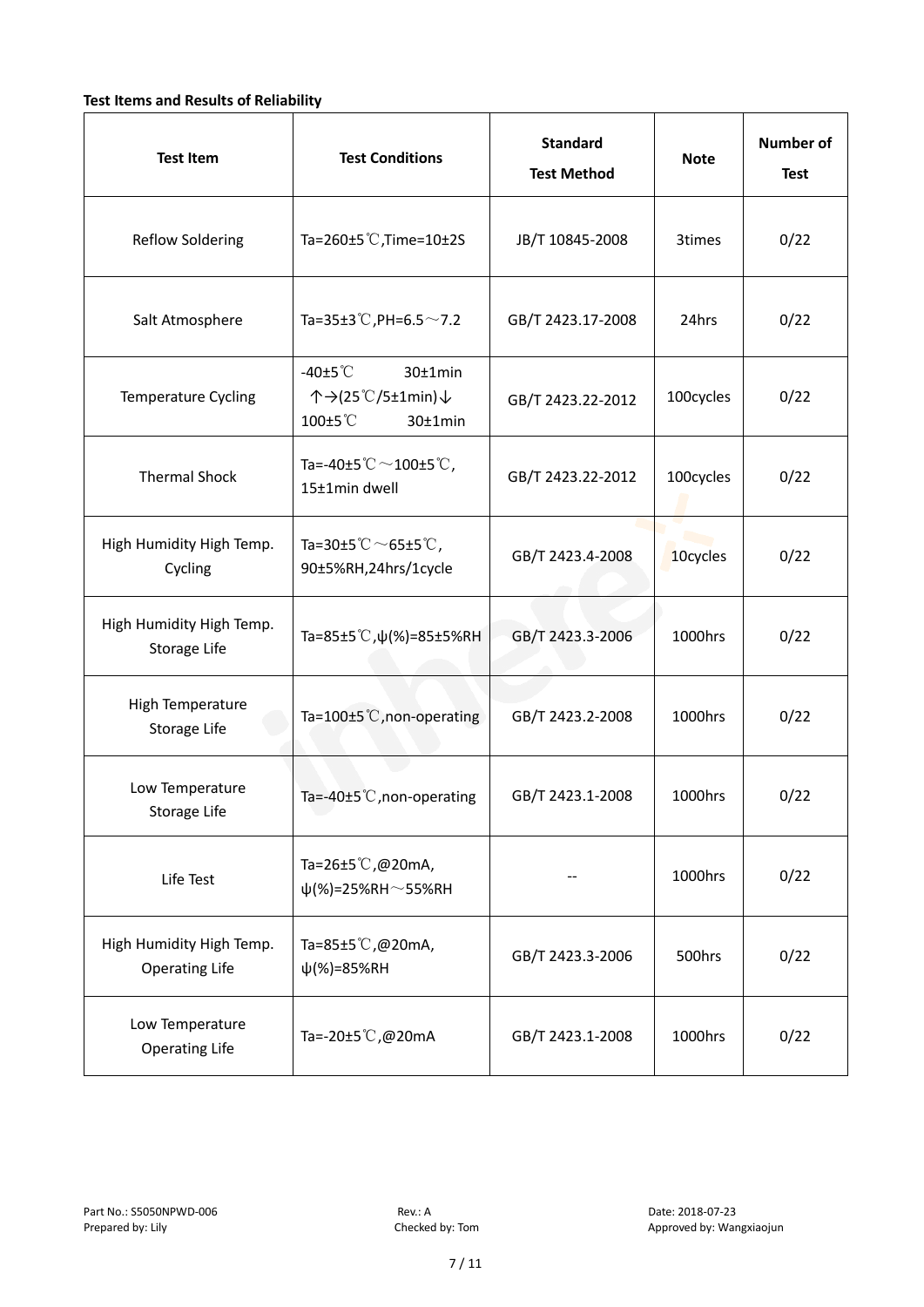# **Forward Voltage Rank Combination (IF=60mA)**

| Rank | Min. | Max. | Unit |
|------|------|------|------|
| 22   | 2.8  | 3.0  |      |
| 24   | 3.0  | 3.2  |      |
| 26   | 3.2  | 3.4  |      |
| 28   | 3.4  | 3.6  |      |

# **Luminous flux Rank Combination (IF=60mA)**

| Rank            | Min. | Max.  | Unit |  |
|-----------------|------|-------|------|--|
| L <sub>10</sub> | 10   | 15    |      |  |
| L15             | 15   | 20    |      |  |
| L <sub>20</sub> | 20   | 25    | Im   |  |
| L25             | 25   | $- -$ |      |  |

# **Chromaticity Coordinates Ranks Combination (IF=60mA)**

| Rank           | <b>Chromaticity coordinates</b> |        |        |        |        |  |
|----------------|---------------------------------|--------|--------|--------|--------|--|
|                | X                               | 0.2997 | 0.2948 | 0.3060 | 0.3091 |  |
| C1             | Υ                               | 0.2829 | 0.2943 | 0.3100 | 0.2960 |  |
|                | X                               | 0.2948 | 0.2898 | 0.3028 | 0.3060 |  |
| C <sub>2</sub> | Υ                               | 0.2943 | 0.3057 | 0.3239 | 0.3100 |  |
|                | X                               | 0.3091 | 0.3060 | 0.3172 | 0.3189 |  |
| C <sub>4</sub> | Y                               | 0.2960 | 0.3100 | 0.3257 | 0.3097 |  |
|                | X                               | 0.3060 | 0.3028 | 0.3155 | 0.3172 |  |
| C <sub>5</sub> | Υ                               | 0.3100 | 0.3239 | 0.3418 | 0.3257 |  |
| C7             | X                               | 0.3189 | 0.3172 | 0.3276 | 0.3279 |  |
|                | Υ                               | 0.3097 | 0.3257 | 0.3402 | 0.3223 |  |
| C <sub>8</sub> | X                               | 0.3172 | 0.3155 | 0.3272 | 0.3276 |  |
|                | Υ                               | 0.3257 | 0.3418 | 0.3581 | 0.3402 |  |

# **Group Name on Label (Example DATA: 24 L15 C4 60)**

| DATA: 24 L15 C4 60                                 | Vf(V)           | $\Phi$ (lm)   | CIE(X,Y)                             | <b>Test Condition</b> |
|----------------------------------------------------|-----------------|---------------|--------------------------------------|-----------------------|
| $24 \rightarrow 115 \rightarrow 24 \rightarrow 60$ | $3.0^{\sim}3.2$ | $15^{\sim}20$ | X(0.0.3060-0.3189), Y(0.2960-0.3257) | $IF=60mA$             |

Notes:

1. The tolerance of luminous intensity (Iv ) is  $\pm$ 15  $\%$ .

2. The tolerance of CIE Coordinates(X, Y) ±0.01.

3. This specification is preliminary.

4. This specification is a standard specification of our factory, can make in accordance with customer's special requirement.

Part No.: S5050NPWD-006 **Rev.: A** Rev.: A Date: 2018-07-23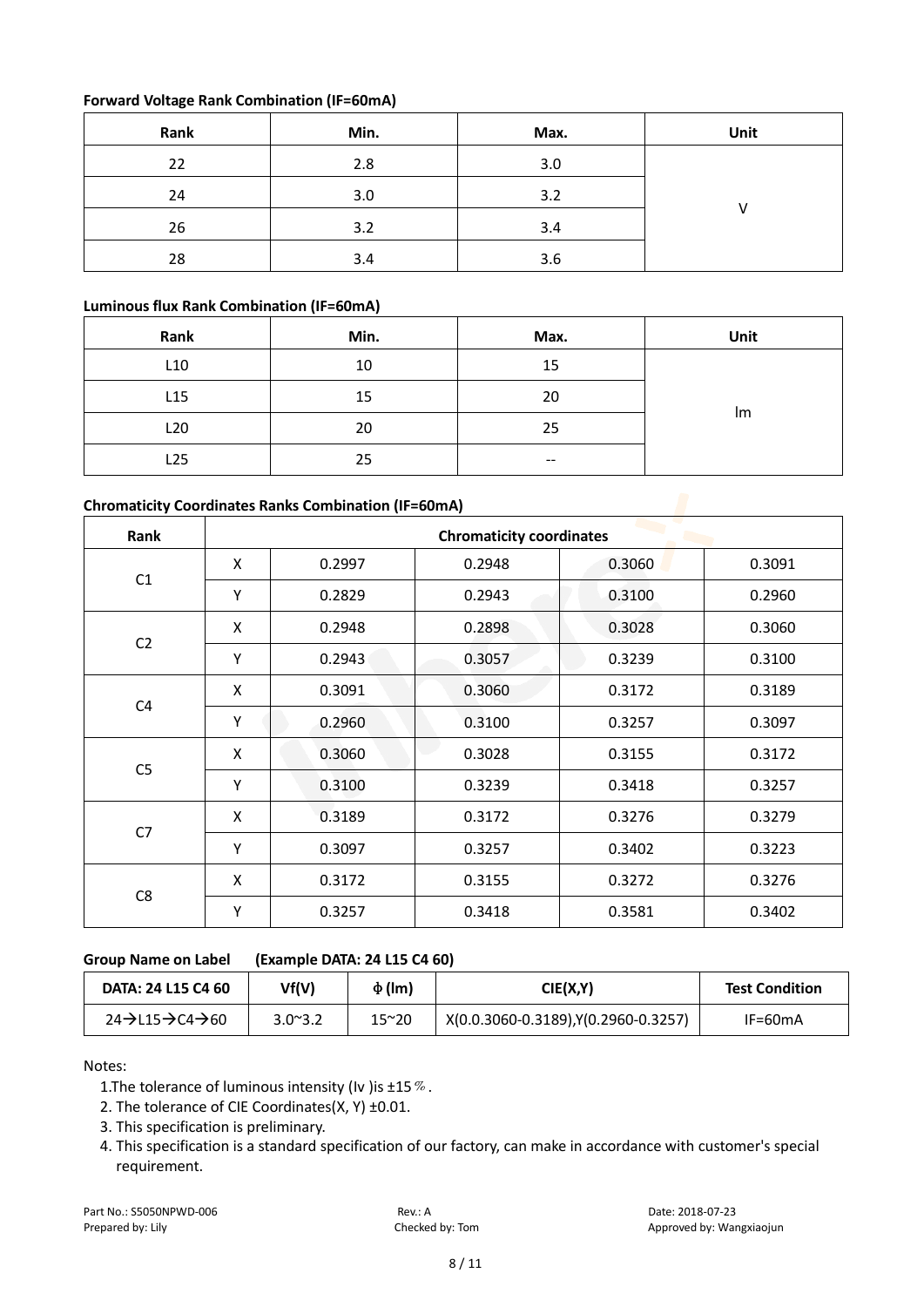# **XY chromaticity coordinate**

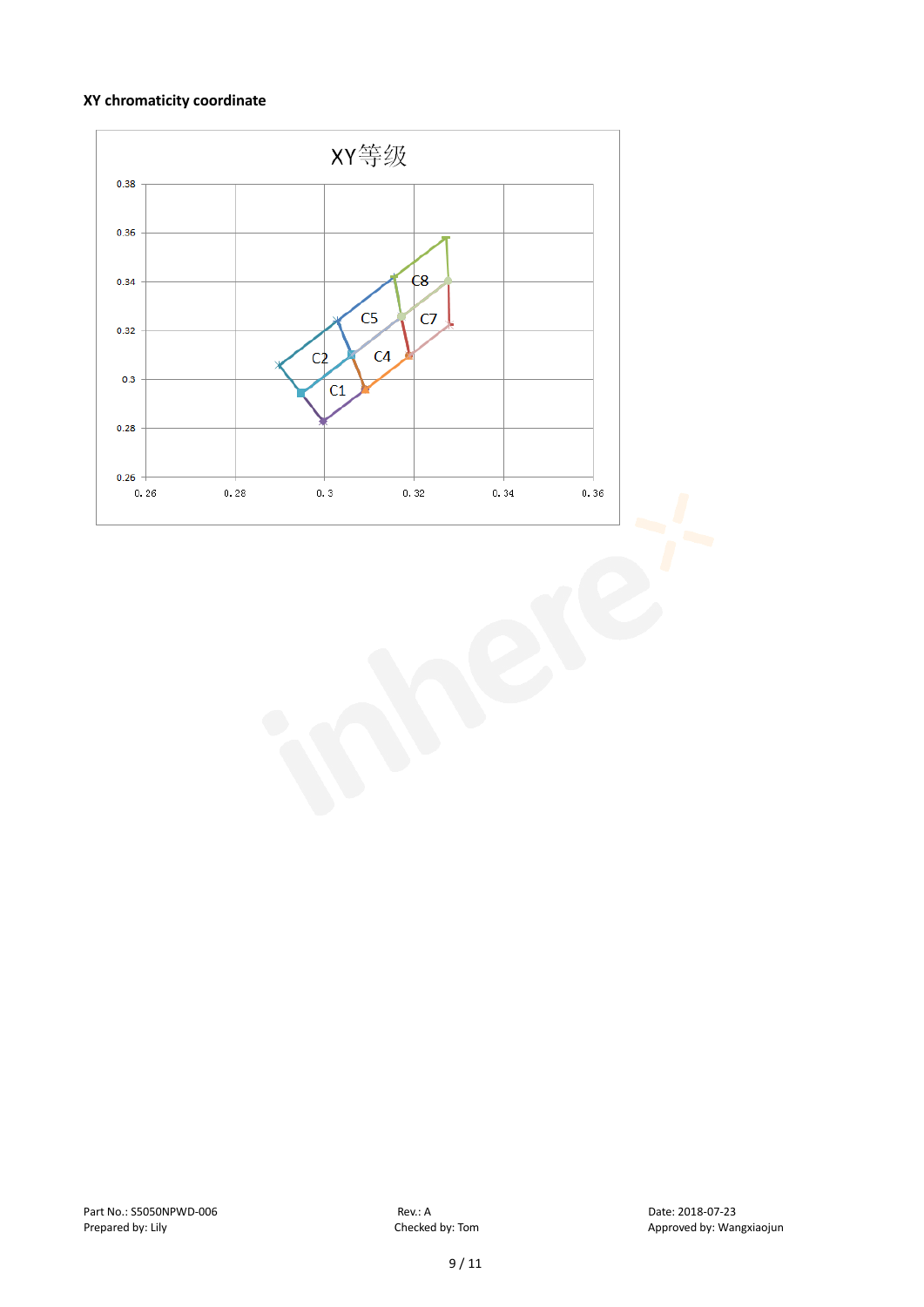#### **5050 Series SMD Top LED Lamps Packaging Specifications**

- 
- Feeding Direction **Constanting Constanting Constanting Constanting Constanting Constanting Constanting Constanting Constanting Constanting Constanting Constanting Constanting Constanting Constanting Constanting Constanting**





**Dimensions of Tape (Unit: mm)**



Notes:

- 1. Empty component pockets are sealed with top cover tape;
- 2. The maximum number of missing lamps is two;
- 3. The cathode is oriented towards the tape sprocket hole in accordance with ANSI/EIA RS-481 specifications.
- 4. 1,000pcs/Reel.